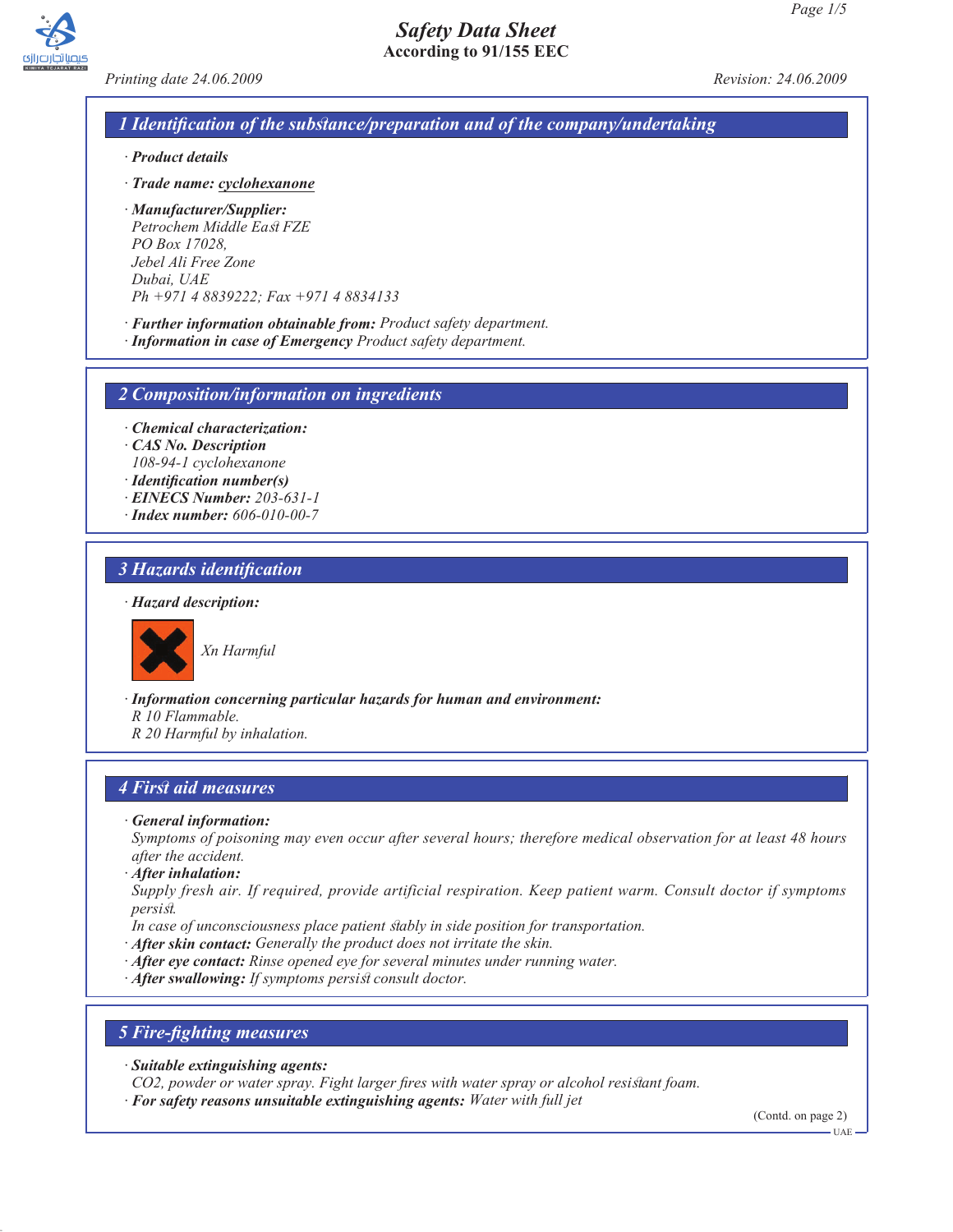*Printing date 24.06.2009 Revision: 24.06.2009*

*Trade name: cyclohexanone*

(Contd. of page 1)

*· Protective equipment: Mouth respiratory protective device.*

### *6 Accidental release measures*

*· Person-related safety precautions: Wear protective equipment. Keep unprotected persons away.*

*· Measures for environmental protection: Do not allow to enter sewers/ surface or ground water.*

*· Measures for cleaning/collecting:*

*Dilute with plenty of water.*

*Dispose contaminated material as waste according to item 13.*

*Ensure adequate ventilation.*

## *7 Handling and storage*

- *· Handling:*
- *· Information for safe handling: Ensure good ventilation/exhaustion at the workplace.*
- *· Information about fire and explosion protection: Keep ignition sources away - Do not smoke.*

*Protect against electrostatic charges.*

#### *· Storage:*

- *· Requirements to be met by storerooms and receptacles: No special requirements.*
- *· Information about storage in one common storage facility: Not required.*
- *· Further information about storage conditions: Keep container tightly sealed.*

## *8 Exposure controls/personal protection*

*· Additional information about design of technical facilities: No further data; see item 7.*

| · Ingredients with limit values that require monitoring at the workplace: |                                                                                                                                                                                                                                                |  |
|---------------------------------------------------------------------------|------------------------------------------------------------------------------------------------------------------------------------------------------------------------------------------------------------------------------------------------|--|
| 108-94-1 cyclohexanone                                                    |                                                                                                                                                                                                                                                |  |
| PEL (USA)                                                                 | $200 \; mg/m^3$ , 50 ppm                                                                                                                                                                                                                       |  |
| REL (USA)                                                                 | $100 \; mg/m^3$ , 25 ppm                                                                                                                                                                                                                       |  |
|                                                                           | Skin                                                                                                                                                                                                                                           |  |
| TLV (USA)                                                                 | 50 mg/m <sup>3</sup> , 20 ppm                                                                                                                                                                                                                  |  |
|                                                                           | Skin                                                                                                                                                                                                                                           |  |
| <i>IOELV (EU)</i>                                                         | Short-term value: $81.6$ mg/m <sup>3</sup> , 20 ppm                                                                                                                                                                                            |  |
|                                                                           | Long-term value: $40.8 \text{ mg/m}^3$ , 10 ppm                                                                                                                                                                                                |  |
|                                                                           | Skin                                                                                                                                                                                                                                           |  |
|                                                                           | WEL (Great Britain) Short-term value: 20 ppm                                                                                                                                                                                                   |  |
|                                                                           | Long-term value: 10 ppm                                                                                                                                                                                                                        |  |
|                                                                           | Sk                                                                                                                                                                                                                                             |  |
|                                                                           | $\bm{A}$ , $\bm{A}$ , $\bm{B}$ , $\bm{C}$ , $\bm{C}$ , and $\bm{C}$ , and $\bm{C}$ , and $\bm{C}$ , and $\bm{C}$ , and $\bm{C}$ , and $\bm{C}$ , and $\bm{C}$ , and $\bm{C}$ , and $\bm{C}$ , and $\bm{C}$ , and $\bm{C}$ , and $\bm{C}$ , and |  |

*· Additional information: The lists valid during the making were used as basis.*

*· Personal protective equipment:*

*· General protective and hygienic measures:*

*Keep away from foodstuffs, beverages and feed.*

*Wash hands before breaks and at the end of work.*

### *· Respiratory protection:*

*In case of brief exposure or low pollution use respiratory filter device. In case of intensive or longer exposure use self-contained respiratory protective device.*

(Contd. on page 3)

 $-IIAP$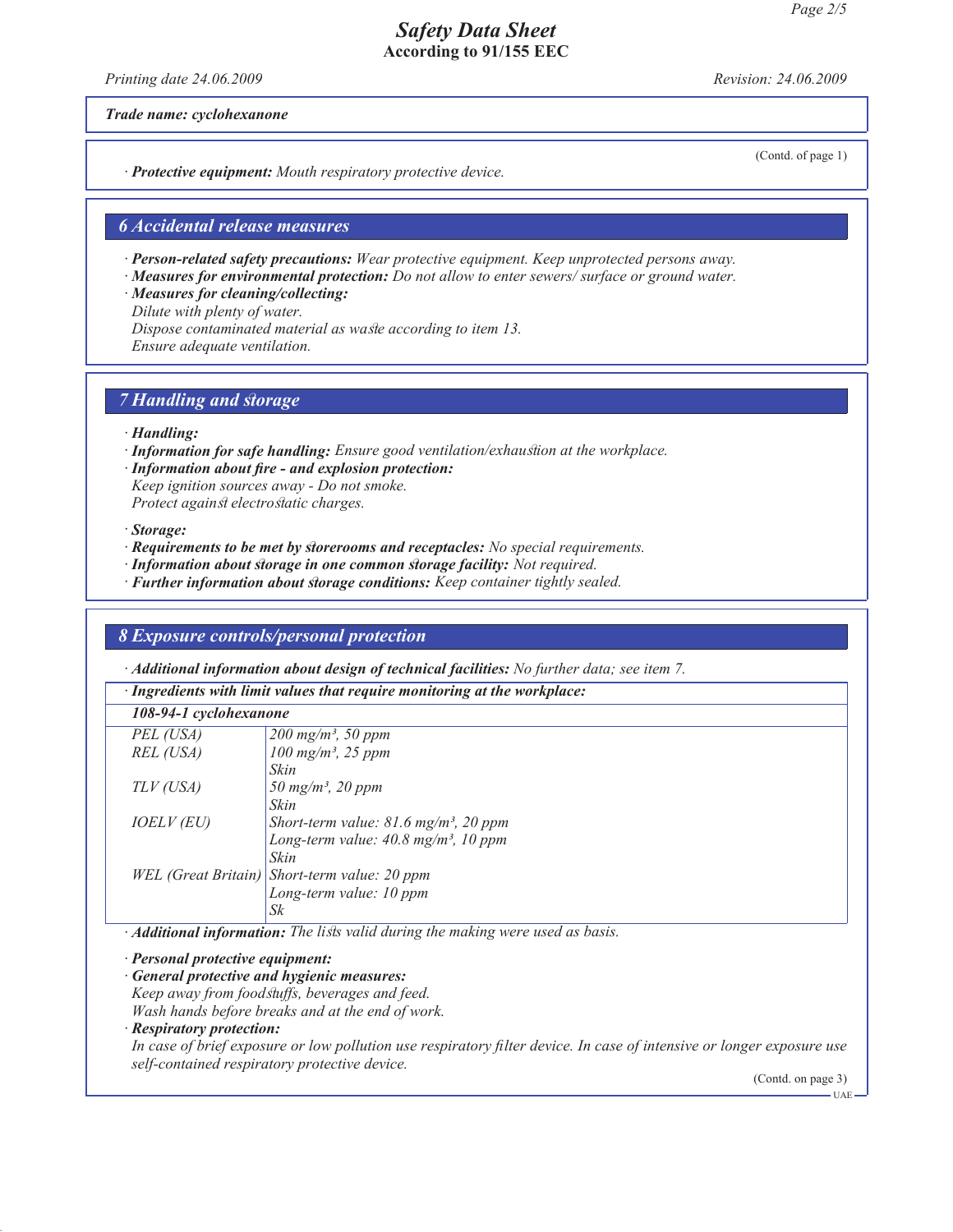*Printing date 24.06.2009 Revision: 24.06.2009*

(Contd. of page 2)

#### *Trade name: cyclohexanone*

*· Protection of hands:*

*The glove material has to be impermeable and resistant to the product/ the substance/ the preparation. Due to missing tests no recommendation to the glove material can be given for the product/ the preparation/ the chemical mixture.*

*Selection of the glove material on consideration of the penetration times, rates of diffusion and the degradation · Material of gloves*

*The selection of the suitable gloves does not only depend on the material, but also on further marks of quality and varies from manufacturer to manufacturer.*

#### *· Penetration time of glove material*

*The exact break through time has to be found out by the manufacturer of the protective gloves and has to be observed.*

*· Eye protection:*



*Tightly sealed goggles*

## *9 Physical and chemical properties*

|  | <b>General Information</b> |  |  |
|--|----------------------------|--|--|
|--|----------------------------|--|--|

| <i><b>OCHET WE ENTER HIGHLION</b></i>                                                                                  |                                                                                                       |
|------------------------------------------------------------------------------------------------------------------------|-------------------------------------------------------------------------------------------------------|
| Form:                                                                                                                  | Fluid                                                                                                 |
| Colour:                                                                                                                | Colourless                                                                                            |
| Odour:                                                                                                                 | <i>Characteristic</i>                                                                                 |
| · Change in condition<br>Melting point/Melting range: ca. - $26^{\circ}$ C<br>Boiling point/Boiling range: 153 - 156°C |                                                                                                       |
| · Flash point:                                                                                                         | $43^{\circ}C$                                                                                         |
| · Ignition temperature:                                                                                                | $420^{\circ}C$                                                                                        |
| · Danger of explosion:                                                                                                 | <i>Product is not explosive. However, formation of explosive air/vapour mixtures</i><br>are possible. |
| · Explosion limits:                                                                                                    |                                                                                                       |
| Lower:                                                                                                                 | 1.3 Vol $\%$                                                                                          |
| <b>Upper:</b>                                                                                                          | $9.4$ Vol $\%$                                                                                        |
| $\cdot$ Vapour pressure at 20 $\circ$ C:                                                                               | $5$ $hPa$                                                                                             |
| $\cdot$ Density at 20 $\mathrm{^{\circ}C:}$                                                                            | $0.95$ g/cm <sup>3</sup>                                                                              |
| $\cdot$ Solubility in / Miscibility with<br>water at $20^{\circ}$ C:                                                   | 80 g/l                                                                                                |
|                                                                                                                        |                                                                                                       |

## *10 Stability and reactivity*

*· Thermal decomposition / conditions to be avoided: No decomposition if used according to specifications.*

- *· Dangerous reactions No dangerous reactions known.*
- *· Dangerous decomposition products: No dangerous decomposition products known.*

(Contd. on page 4)

UAE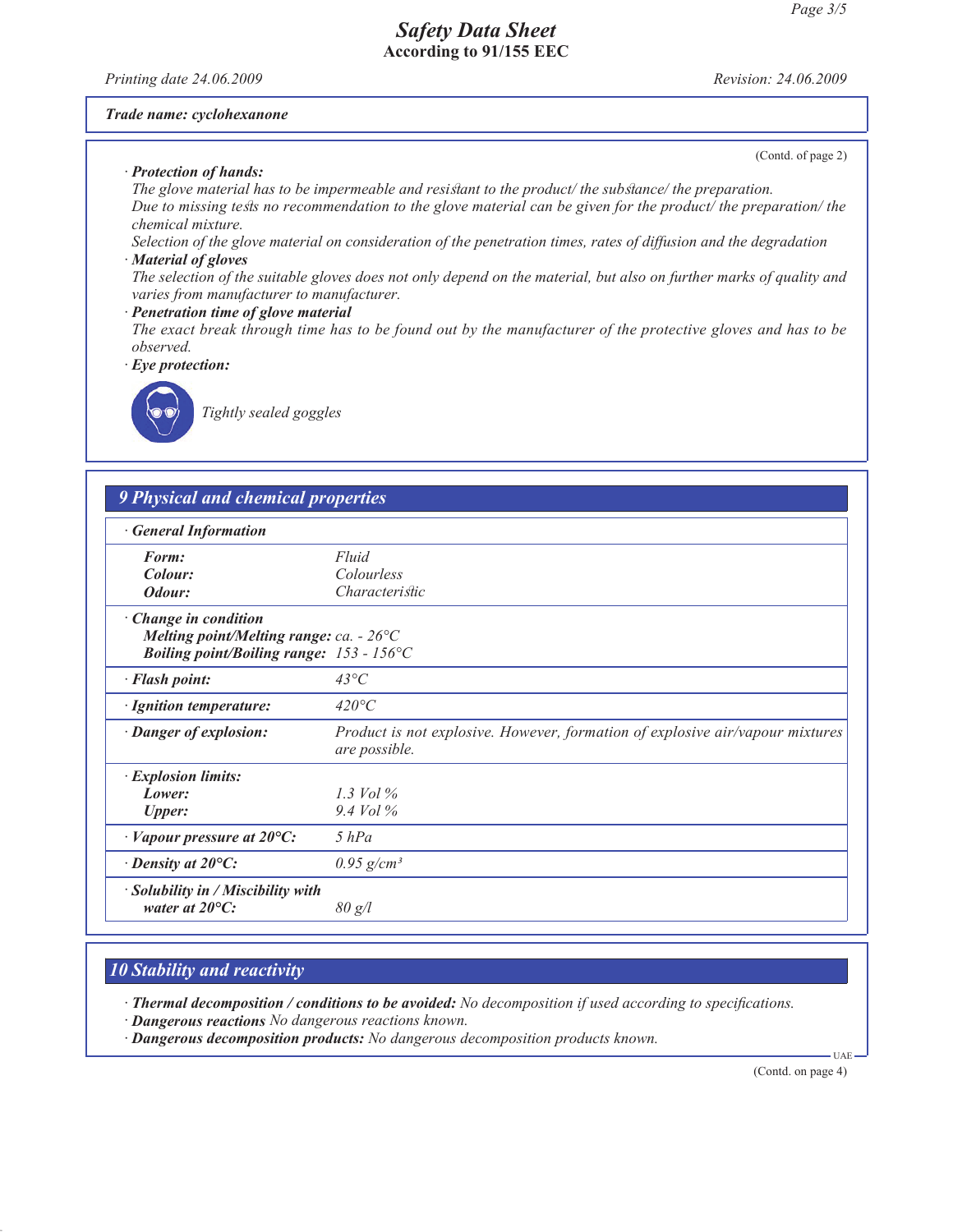*Printing date 24.06.2009 Revision: 24.06.2009*

*Trade name: cyclohexanone*

(Contd. of page 3)

| <b>11 Toxicological information</b> |  |  |
|-------------------------------------|--|--|

#### *· Acute toxicity:*

*Oral LD50 1535 mg/kg (rat) Dermal LD50 948 mg/kg (rabbit)*

*Inhalative LC50/4 h 8000 mg/l (rat)*

*· Primary irritant effect:*

*· on the skin: No irritant effect.*

*· on the eye: No irritating effect.*

*· Sensitization: No sensitizing effects known.*

## *12 Ecological information*

#### *· General notes:*

*Water hazard class 1 (German Regulation) (Assessment by list): slightly hazardous for water Do not allow undiluted product or large quantities of it to reach ground water, water course or sewage system.*

### *13 Disposal considerations*

- *· Product:*
- *· Recommendation*

*Must not be disposed together with household garbage. Do not allow product to reach sewage system.*

- *· Uncleaned packaging:*
- *· Recommendation: Disposal must be made according to official regulations.*

## *14 Transport information*

*· Land transport ADR/RID (cross-border)*



| <b>Danger code (Kemler): 30</b>  |                                            |
|----------------------------------|--------------------------------------------|
| $\cdot$ UN-Number:               | 1915                                       |
| · Packaging group:               | Ш                                          |
| $\cdot$ Hazard label:            |                                            |
|                                  | · Description of goods: 1915 CYCLOHEXANONE |
| $\cdot$ Maritime transport IMDG: |                                            |



*· IMDG Class: 3*  $\cdot$  *UN Number: · Label 3*

(Contd. on page 5)

 $-UAE$